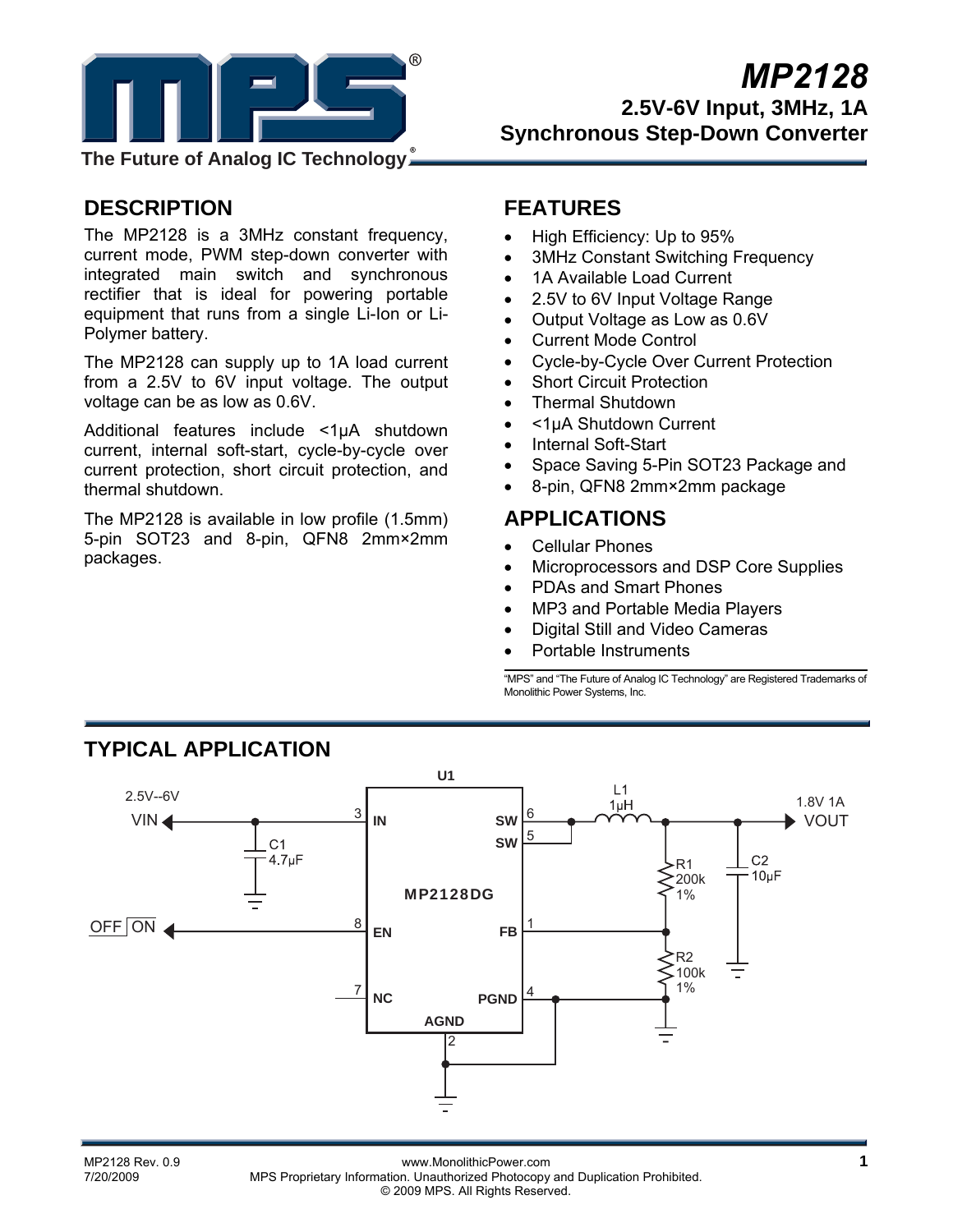

## **ORDERING INFORMATION**

| <b>Part Number*</b>  | Package           | <b>Top Marking</b> | Temperature    |
|----------------------|-------------------|--------------------|----------------|
| MP2128DT             | SOT <sub>23</sub> | 2Η                 | –40°C to +85°C |
| <b>Part Number**</b> | Package           | <b>Top Marking</b> | Temperature    |
| MP2128DG             | QFN8(2mmx2mm)     | 2Η                 | –40°C to +85°C |

\* For Tape & Reel, add suffix –Z (eg. MP2128DT–Z). For RoHS Compliant Packaging, add suffix –LF (eg. MP2128DT–LF–Z)

\*\* For Tape & Reel, add suffix –Z (eg. MP2128DG–Z). For RoHS Compliant Packaging, add suffix –LF (eg. MP2128DG–LF–Z)



## **PACKAGE REFERENCE**

# **ABSOLUTE MAXIMUM RATINGS (1)**

| Continuous Power Dissipation. $(T_A = +25^{\circ}C)^{(2)}$ |  |
|------------------------------------------------------------|--|
|                                                            |  |
|                                                            |  |
|                                                            |  |
|                                                            |  |
| Storage Temperature-65°C to +150°C                         |  |
|                                                            |  |

## *Recommended Operating Conditions* **(3)** Supply Voltage VIN .............................2.5V to 6V Output Voltage VOUT...........................0.6V to 6V Operating Temperature..............–40°C to +85°C

| Thermal Resistance $^{(4)}$ $\theta_{IA}$ $\theta_{IC}$ |  |
|---------------------------------------------------------|--|
|                                                         |  |
| QFN8 (2mmx2mm)50 12 °C/W                                |  |

#### **Notes:**

- 1) Exceeding these ratings may damage the device.
- 2) The maximum allowable power dissipation is a function of the maximum junction temperature  $T_J$  (MAX), the junction-toambient thermal resistance  $\theta_{JA}$ , and the ambient temperature  $T_A$ . The maximum allowable continuous power dissipation at any ambient temperature is calculated by  $P_D$  (MAX) = (T<sub>J</sub>  $(MAX)-T_A)/\theta_{JA}$ . Exceeding the maximum allowable power dissipation will cause excessive die temperature, and the regulator will go into thermal shutdown. Internal thermal shutdown circuitry protects the device from permanent damage.
- 3) The device is not guaranteed to function outside of its operating conditions.
- 4) Measured on JESD51-7, 4-layer PCB.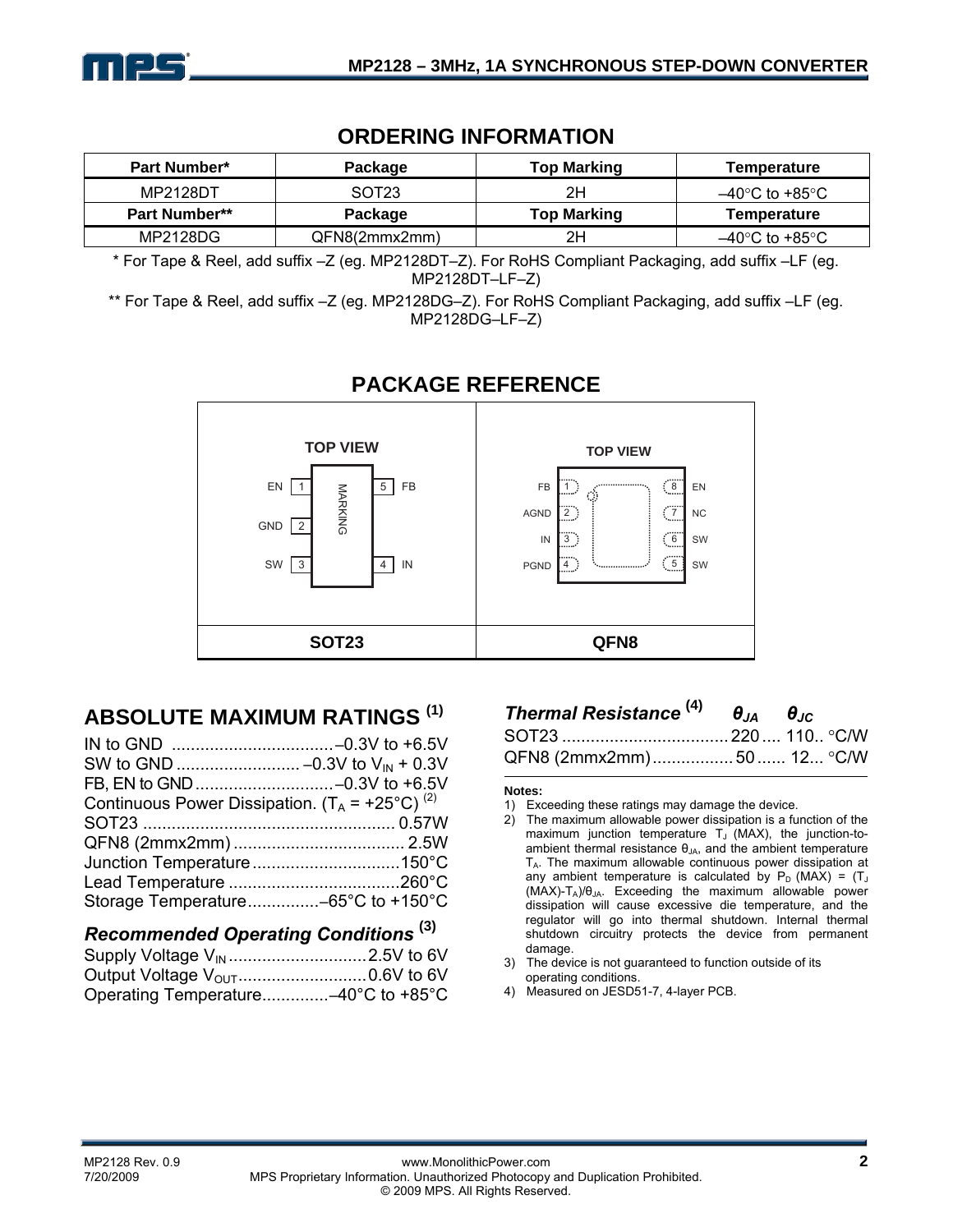# **ELECTRICAL CHARACTERISTICS (5)**

## $V_{IN} = V_{EN} = 3.6V$ ,  $T_A = +25^{\circ}C$ , unless otherwise noted.

| <b>Parameters</b>                   | <b>Condition</b>                                              | Min   | Typ   | Max   | <b>Units</b> |
|-------------------------------------|---------------------------------------------------------------|-------|-------|-------|--------------|
| <b>Supply Current</b>               | $V_{EN}$ = $V_{IN}$ , $V_{FB}$ = 0.65V                        |       | 350   |       | μA           |
| <b>Shutdown Current</b>             | $V_{EN} = 0V$ , $V_{IN} = 6V$                                 |       | 0.01  | 1     | μA           |
| IN Under Voltage Lockout Threshold  | <b>Rising Edge</b>                                            | 1.8   | 2.1   | 2.3   | V            |
| IN Under Voltage Lockout Hysteresis |                                                               |       | 250   |       | mV           |
| <b>Regulated FB Voltage</b>         | $T_A$ = +25°C                                                 | 0.582 | 0.594 | 0.606 | $\vee$       |
|                                     | $-40^{\circ}$ C $\leq$ T <sub>A</sub> $\leq$ +85 $^{\circ}$ C | 0.576 | 0.594 | 0.612 | V            |
| FB Input Bias Current               | $V_{FR} = 0.65V$                                              | -50   |       | 50    | nA           |
| <b>PFET Current Limit</b>           | Duty=100%                                                     |       | 1.5   |       | A            |
| <b>PFET On-Resistance</b>           | $I_{SW}$ = 100mA                                              |       | 200   |       | $m\Omega$    |
| <b>NFET On-Resistance</b>           | $I_{SW} = -100mA$                                             |       | 150   |       | $m\Omega$    |
| SW Leakage Current                  | $V_{FN} = 0V$ ; $V_{IN} = 6V$<br>$V_{SW}$ = 0V or 6V          | -1    |       | 1     | μA           |
| <b>EN High Threshold</b>            | $-40^{\circ}$ C $\leq$ T <sub>A</sub> $\leq$ +85 $^{\circ}$ C | 1.6   |       |       | V            |
| <b>EN Low Threshold</b>             | $-40^{\circ}$ C $\leq$ T <sub>A</sub> $\leq$ +85 $^{\circ}$ C |       |       | 0.4   | V            |
| Internal Soft-Start Time            |                                                               |       | 100   |       | μs           |
| <b>Oscillator Frequency</b>         |                                                               | 2.4   | 2.8   | 3.2   | MHz          |
| <b>Thermal Shutdown Threshold</b>   | Hysteresis=20°C                                               |       | 150   |       | $^{\circ}C$  |

**Note:** 

5) Production test at +25°C. Specifications over the temperature range are guaranteed by design and characterization.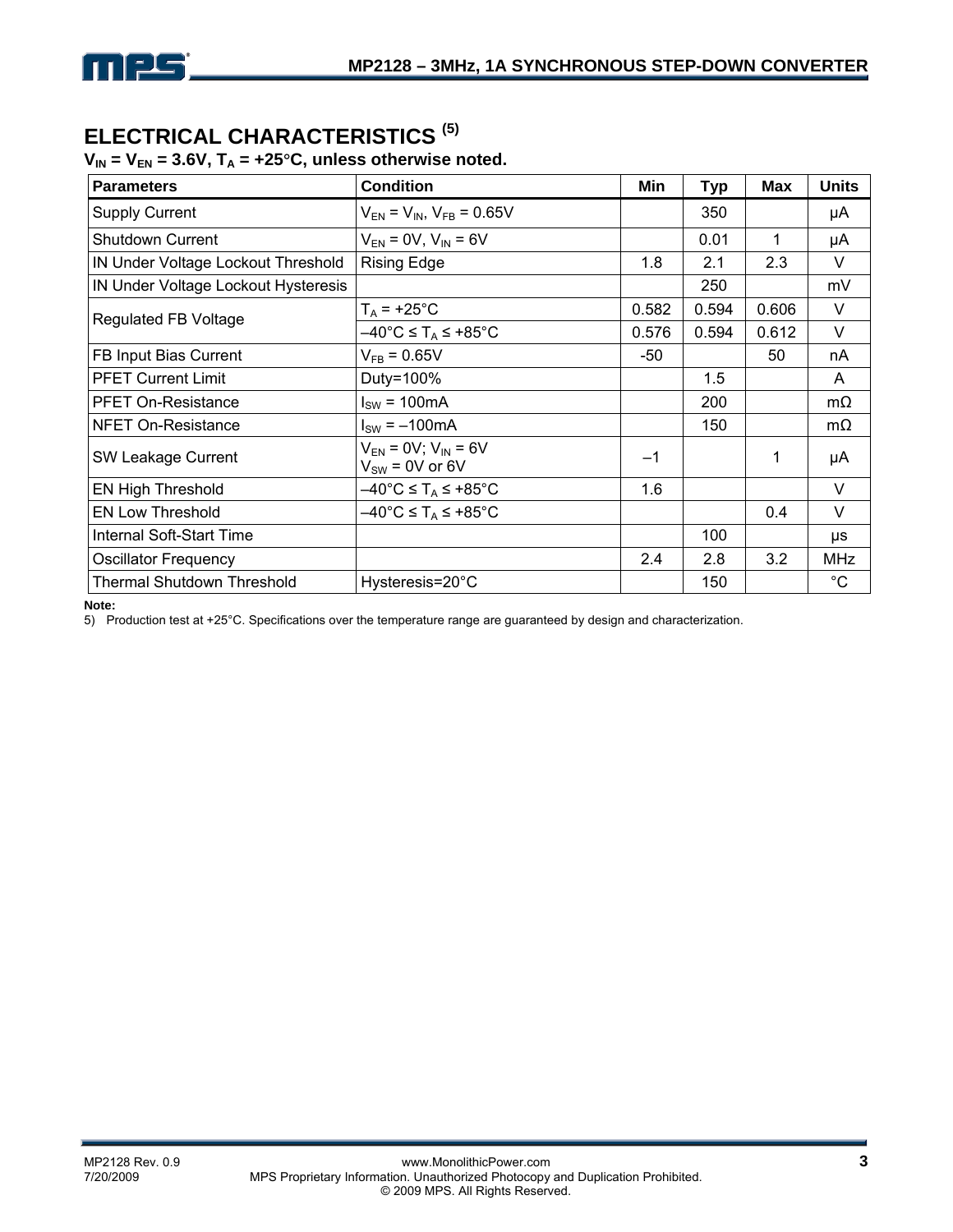

# **TYPICAL PERFORMANCE CHARACTERISTICS**

V<sub>IN</sub>=6V, V<sub>OUT</sub>=1.8V, L=1.2µH, C2=10µF, T<sub>A</sub>=25°C, unless otherwise noted.

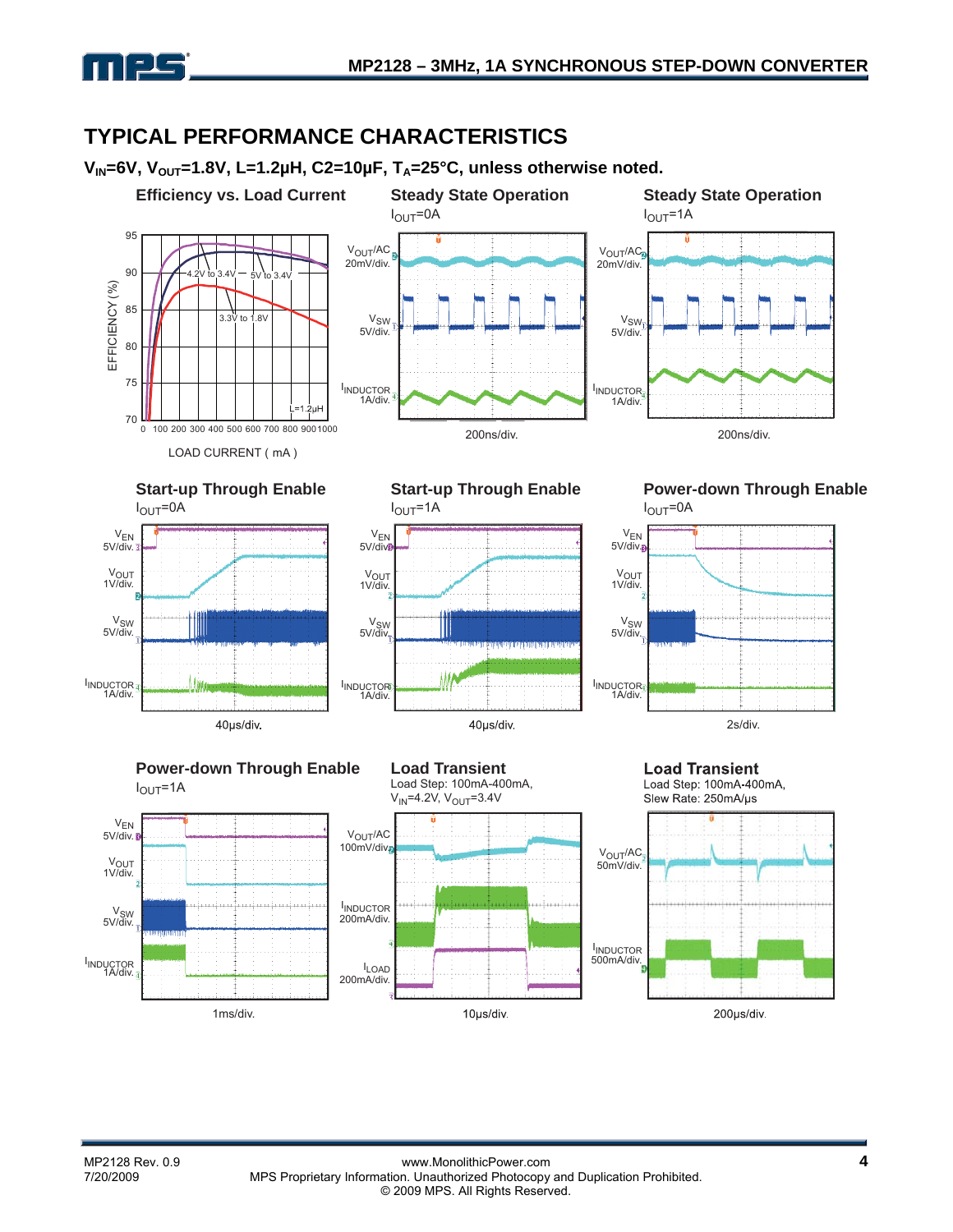

# **PIN FUNCTIONS**

| <b>SOT23</b><br>Pin# | <b>QFN</b><br>Pin# | <b>Name</b> | <b>Description</b>                                                                                                          |
|----------------------|--------------------|-------------|-----------------------------------------------------------------------------------------------------------------------------|
|                      | 8                  | EN          | Regulator Enable Control Input. Drive EN above 1.6V to turn on the part. Drive EN<br>below 0.4V to turn it off.             |
| 2                    | 2.4                | <b>GND</b>  | Ground.                                                                                                                     |
| 3                    | 5,6                | <b>SW</b>   | Power Switch Output. Inductor connection to drains of the internal PFET and<br>NFET switches.                               |
| 4                    | 3                  | IN          | Supply Input. Bypass to GND with a $4.7\mu$ F or bigger value ceramic capacitor.                                            |
| 5                    |                    | <b>FB</b>   | Feedback Input. Connect FB to the center point of the external resistor divider. The<br>regulated feedback voltage is 0.6V. |

# **FUNCTIONAL BLOCK DIAGRAM**



**Figure 1— Functional Block Diagram**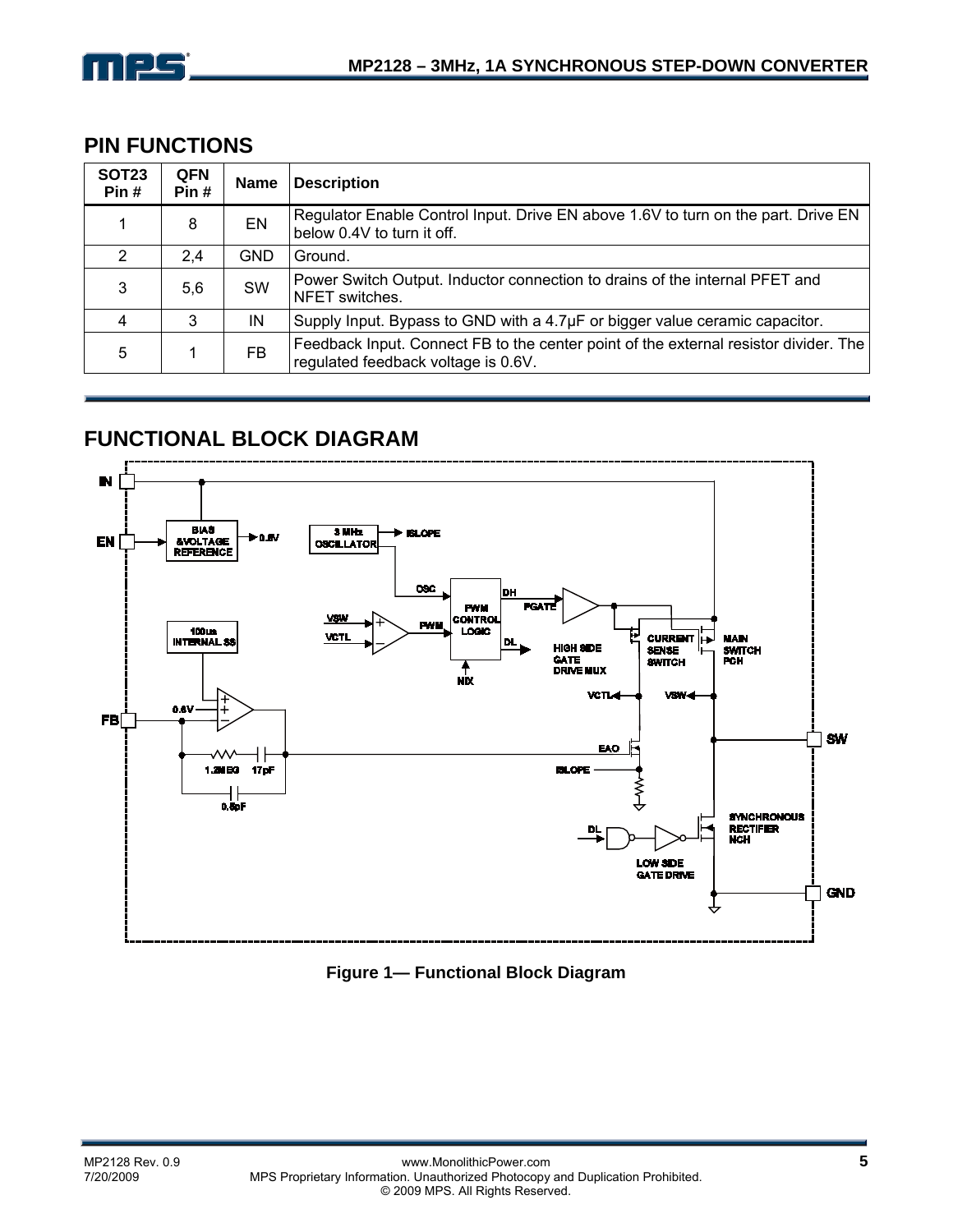

## **FUNCTIONAL DESCRIPTION**

MP2128 is a 3MHz constant frequency, current mode, PWM step-down converter. The device integrates both a main switch and a synchronous rectifier, which provides high efficiency and eliminates an external Schottky diode. It is ideal for powering portable equipment that runs from a single Li-lon or Li-Polymer battery.

The MP2128 can achieve 100% duty cycle. The duty cycle D of a step-down converter is defined as:

$$
D = T_{on} \times f_{osc} \times 100\% \approx \frac{V_{out}}{V_{in}} \times 100\%
$$

Where,

Ton: Main Switch ON time Fosc: Switching frequency (3MHz) Vout: Output voltage Vin: Input voltage

## **Peak Current Mode PWM Control**

Slope compensated current mode PWM control provides stable switching and cycle-by-cycle current limit for superior load and line response and protection of the internal main switch and synchronous rectifier. The MP2128 switches at a constant frequency (3MHz) and regulates the output voltage. During each cycle the PWM comparator modulates the power transferred to the load by changing the inductor peak current based on the feedback error voltage.

During normal operation, the main switch is turned on for a certain time to ramp the inductor current at each rising edge of the internal oscillator, and switched off when the peak inductor current is above the error voltage.

When the main switch is off, the synchronous rectifier will be turned on immediately and stay on until the next cycle starts.

## **Dropout Operation**

The MP2128 allows the main switch to remain on for more than one switching cycle and increases the duty cycle while the input voltage is dropping close to the output voltage. When the duty cycle reaches 100%, the main switch is held on continuously to deliver current to the output up to the PFET current limit. The output voltage then is the input voltage minus the voltage drop across the main switch and the inductor.

## **Short Circuit Protection**

The MP2128 has short circuit protection. When the output is shorted to ground, the oscillator frequency is reduced to prevent the inductor current from increasing beyond the PFET current limit. The PFET current limit is also reduced to lower the short-circuit current. The frequency and current limit will return to the normal values once the short circuit condition is removed and the feedback voltage reaches 0.6V.

## **Maximum Load current**

The MP2128 can operate down to 2.5V input voltage, however the maximum load current decreases at lower input due to large IR drop on the main switch and synchronous rectifier. The slope compensation signal reduces the peak inductor current as a function of the duty cycle to prevent sub-harmonic oscillations at duty cycles greater than 50%. Conversely the current limit increases as the duty cycle decreases.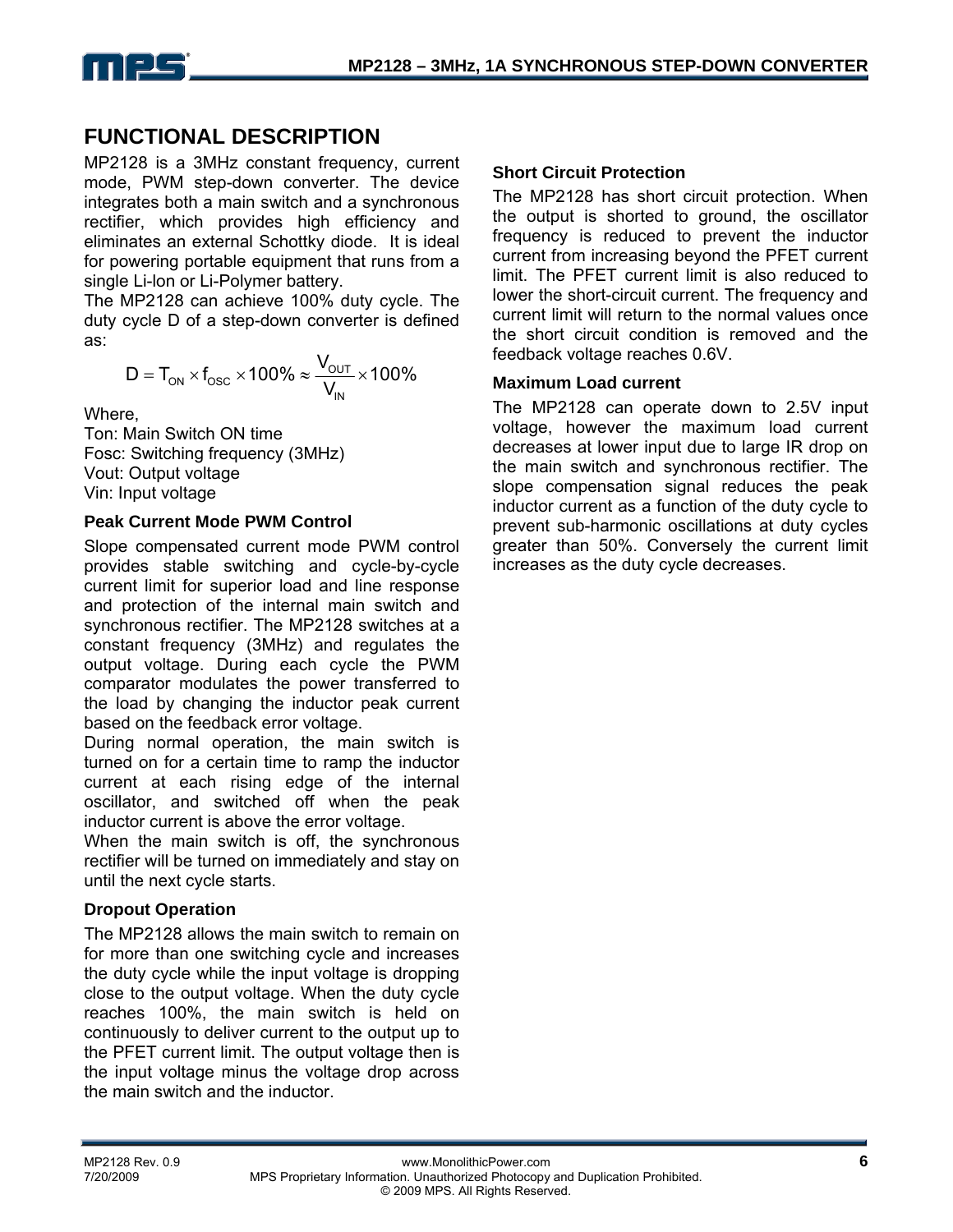

# **PACKAGE INFORMATION**



**TOP VIEW**



**FRONT VIEW SIDE VIEW**



**DETAIL A**



#### **RECOMMENDED LAND PATTERN**



**NOTE:**

- **1) ALL DIMENSIONS ARE IN MILLIMETERS.**
- **2) PACKAGE LENGTH DOES NOT INCLUDE MOLD FLASH, PROTRUSION OR GATE BURR.**
- **3) PACKAGE WIDTH DOES NOT INCLUDE INTERLEAD FLASH OR PROTRUSION.**
- **4) LEAD COPLANARITY (BOTTOM OF LEADS AFTER FORMING) SHALL BE 0.10 MILLIMETERS MAX.**
- **5) DRAWING CONFORMS TO JEDEC MO-178, VARIATION AA.**
- **6) DRAWING IS NOT TO SCALE.**